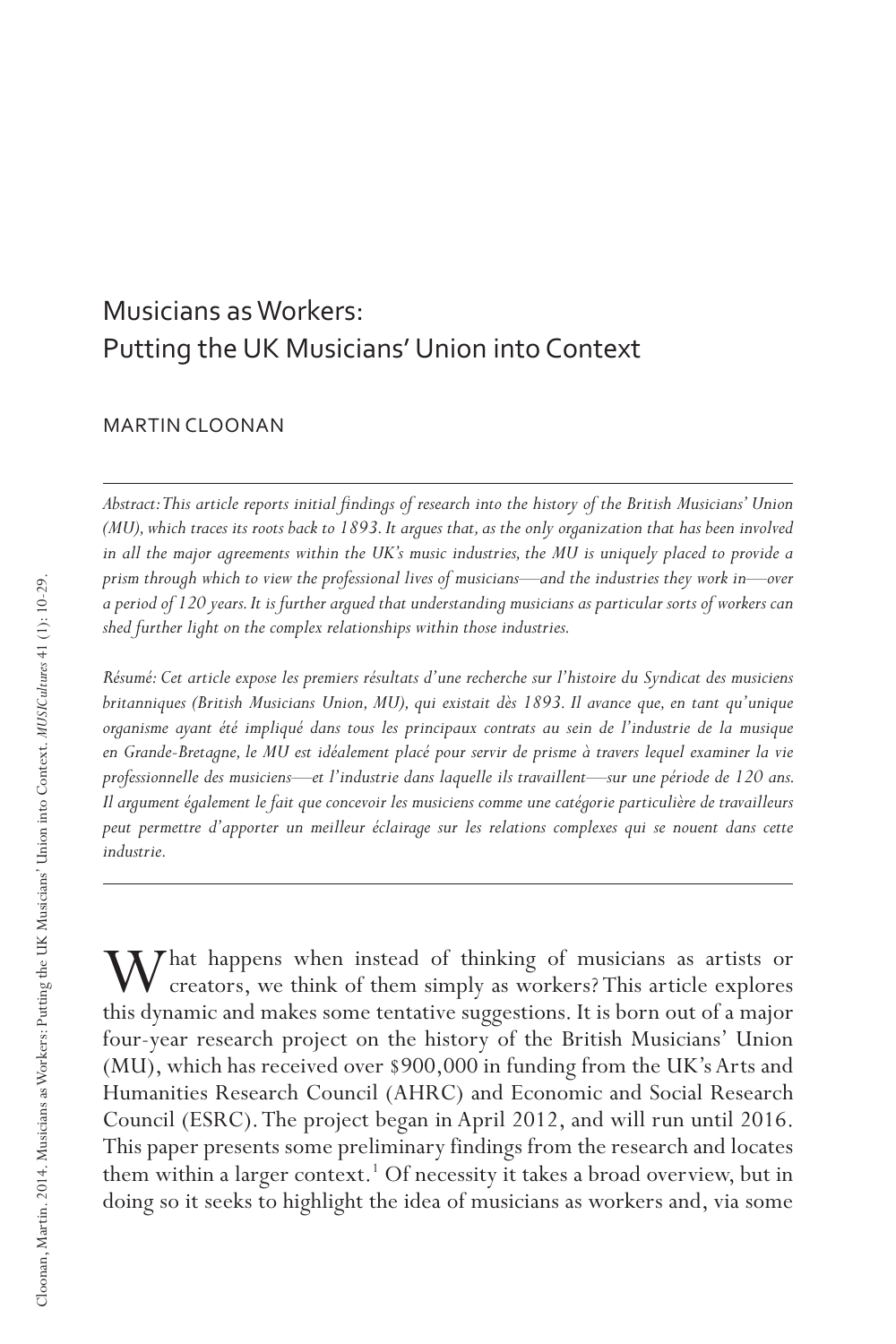examples, to think through some of the implications of such an approach.

The article falls into six parts. It begins with a brief history of the Union and then goes on to examine the notion of musicians as workers. The third part explores the project's methodology. Fourthly, I examine how musicians' working patterns have affected the Union's outlook, while the fifth section examines some of the key issues which the Union has faced. The sixth and concluding section considers the implications of the evidence gathered here. The overall aim of both this article and the wider project is to build on existing histories of musicians' working lives and the industries in which they work. A history of the Musicians' Union provides a prism through which to do this and it is to that organization that the article now turns.

#### Part One: A Very Brief History of the Musicians' Union

The Musicians' Union was formed as the Amalgamated Musicians' Union (AMU) in Manchester in 1893 by Joseph B. Williams, who was to lead it for its first 31 years.<sup>2</sup> Significantly, Williams was a theatre musician, working in The Comedy Theatre in Manchester. The AMU emerged at a time of growth both in the musical profession in theatres and music halls, and in trade unionism as a variety of emergent trade unions sought to recruit a wider range of workers. In the case of musicians there was always a tension between those who thought musicians should be in a union, which would primarily try to get favourable wages and conditions from employers, and those who thought they were better represented within a professional association more orientated towards upholding standards of entry to the profession. The splits within the music profession at this point have been described by Cyril Ehrlich (1985) as those between "gentlemen" and "players." The "gentlemen" can be seen as a Londoncentred elite of orchestral musicians organized within the London Orchestral Association (LOA), while the "players" were those working in the music halls and theatres, often in the provinces. It was the latter which the AMU represented and it was initially stronger in the north of England. So Williams can be seen as a "player" and the AMU as the representative of these particular sorts of musical workers.

There were tensions between the LOA and AMU from the start with the LOA accusing the AMU of being a type of "organised tyranny which is the curse of modern trade unionism in this country" (LOA 1894). While the two organizations were to bicker for years, there were always those who saw merit in *all* musicians, or at least all *professional* musicians being represented by one organization. This came to pass in 1921, when the AMU merged with LOA (by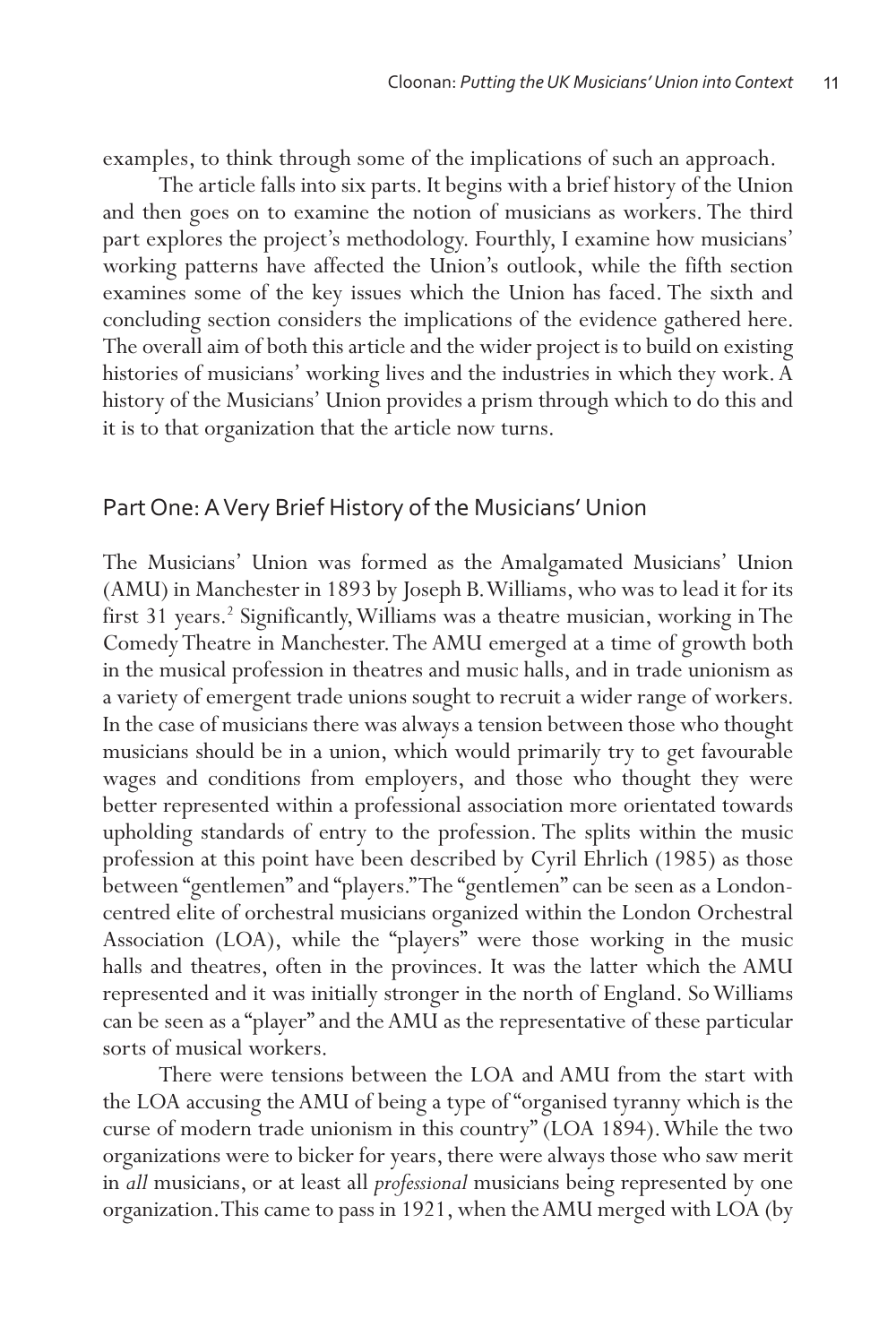then known as the National Orchestral Union of Professional Musicians) to form the Musicians' Union (MU). This organization has represented the UK's professional musicians across all genres ever since. In 2013, it reported having 30,446 members, a level just below what it was in 1969.<sup>3</sup> This comes within a broader context in which UK trade union membership has declined from over 13 million in 1979 to 6.5 million in 2012 (DBIS 2013). So, unlike many unions, the MU has maintained a consistent level of membership. One seeming consequence of this has been that, unlike many unions in recent years, it has not sought to merge with other unions. It thus remains a small, independent union, which can trace its history back over 120 years. During that time, it has been at the centre of all the major agreements which have shaped the working lives of the UK's musicians; however, it has not been subject to systematic analysis. This project aims to change that. In addition, and as previously noted, the project also wishes to consider musicians in a particular way—as will now be shown.

# Part Two: Musicians As Workers

As already noted, the basic philosophical approach adopted by the project is to treat musicians as workers. At one level, this may not be considered to be a radical approach. Indeed, it is an approach which has been adopted to a greater or lesser extent elsewhere (Ehrlich 1985: Mulder 2009). However, it is an approach which is out of sync with common sense or media projections of musicians. Generally such accounts might present musicians as artists, creators, celebrities and stars, but less often as workers, as people doing a job. But once a decision is made to treat musicians as workers a number of consequences follow, as this section demonstrates in its examination of how musicians are defined, why these workers might choose to join a union and how the working practices they engage in affect how they are organized *as* workers within a trade union.

To raise issues of definition is to raise questions such as: What is a musician? What do they do? Where do they work? For the Union this has often been a practical, rather than philosophical, question, and at various times it has had to decide whether, for example, DJs and singers can join, whether parttime musicians can join, whether composers can join *as* composers and so on. Such issues have recurred throughout the Union's history and its responses at any particular time can tell us much about the professional and wider status of musicians at that point. At the heart of this is a dilemma the Union has faced throughout its history as to whether to be a craft union, where only those with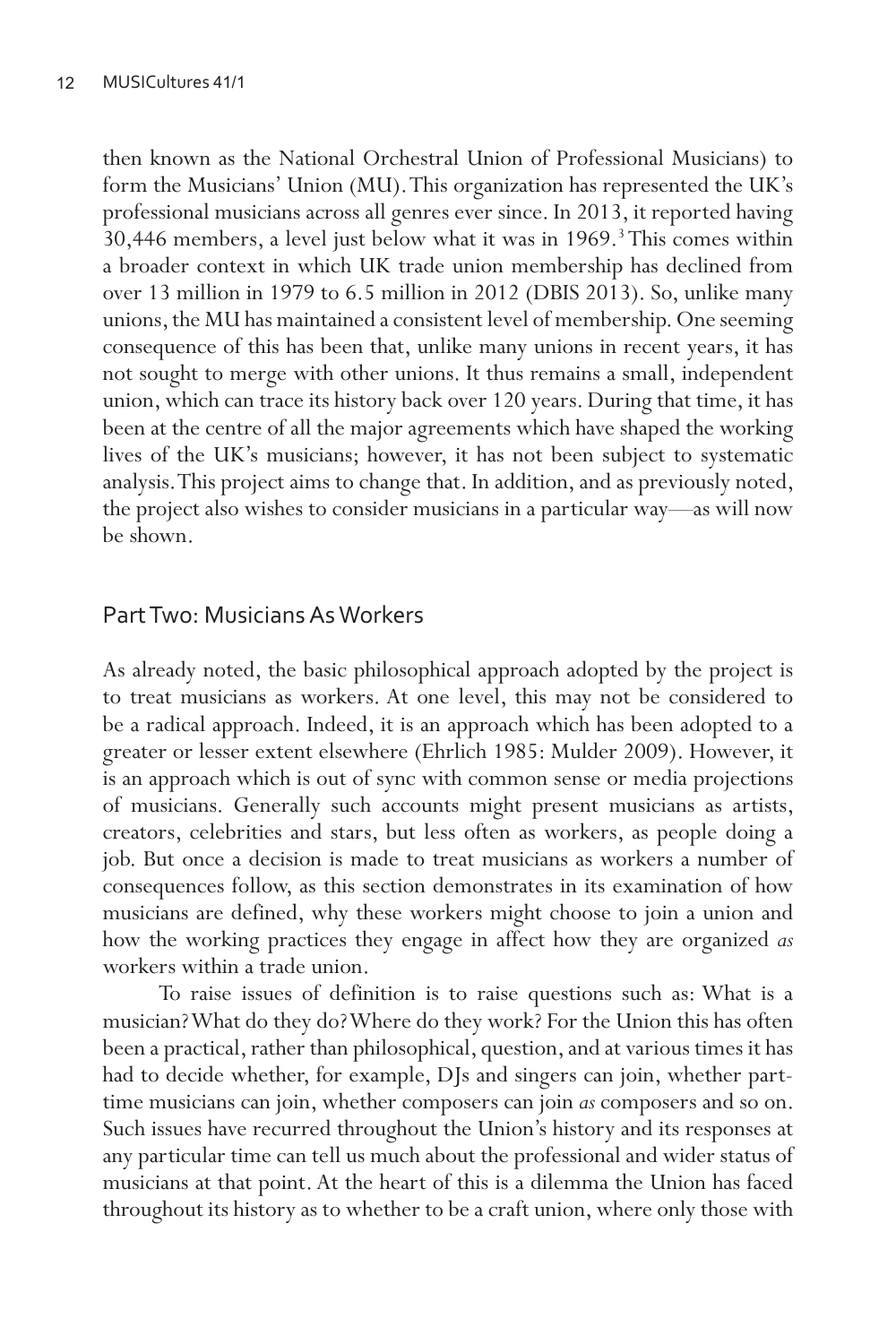certain training and reputation can join, or to be a more general union, open to anyone who practices music, whether professionally, semi-professionally or—possibly—even on an amateur basis.

The practical questions posed here are answered in a partial way in the Union's rulebook, which has always taken the line that membership is open to "anyone following the profession of music" (Musicians' Union 2013: 237). In reality what this has meant has always been open to interpretation. John Morton, who served as General Secretary between 1971 and 1990, attempted to clarify this in a 1985 interview by repeating this line, but narrowing its scope to performers, teachers and writers (Morton 1985). Importantly for Morton, these people had to be professional because, as he stated, "if they are amateurs in the purest sense, we wouldn't be able or want to recruit them" (Morton 1985). In the early days of the Union it is clear that, as musicians applied to join at local branch level, it was at such a level that status as a musician was effectively defined. Such questions of definition became more complicated as the musical profession itself became more complex, and the question of who was eligible to join was a recurring one.

If the Union's stand is that membership is open to "anyone following the profession of music," the next question to ask is—which of these people might end up as members and which not? Over the years there have been three overlapping considerations affecting the likelihood of any individual musician joining the Musicians' Union.

The first of these concerns is who is *allowed* to join? This comes back to what a musician is. The MU has tended to define their members by their main instrument. Indeed this is how they are listed in the various handbooks that have been produced over the years of (and for) Union members. Notably, because musicians such as singers and DJs do not necessarily *have* instruments in the traditional sense, they have sometimes been precluded from attaining membership. For many years, singers were represented by another union, the Variety Artists' Federation, while the position of DJs has until recently been somewhat ambiguous. Historically, as the MU has tended to recruit locally, it was unlikely that many DJs went to their local branch to apply. However, as DJing itself became more complex and DJs have moved from *playing* records to *producing*/*making* records, so perceptions changed, and the MU does now have a category of DJs as a section of membership—a situation which dates from at least the late 1990s (Lee 1997).

The next issue concerns who was *forced* to join. The vacillations of UK law have meant that legally the Union has not always been allowed to enforce a closed shop whereby all workers in one workplace have to join a union as a condition of employment.<sup>4</sup> However, at various points it has been able to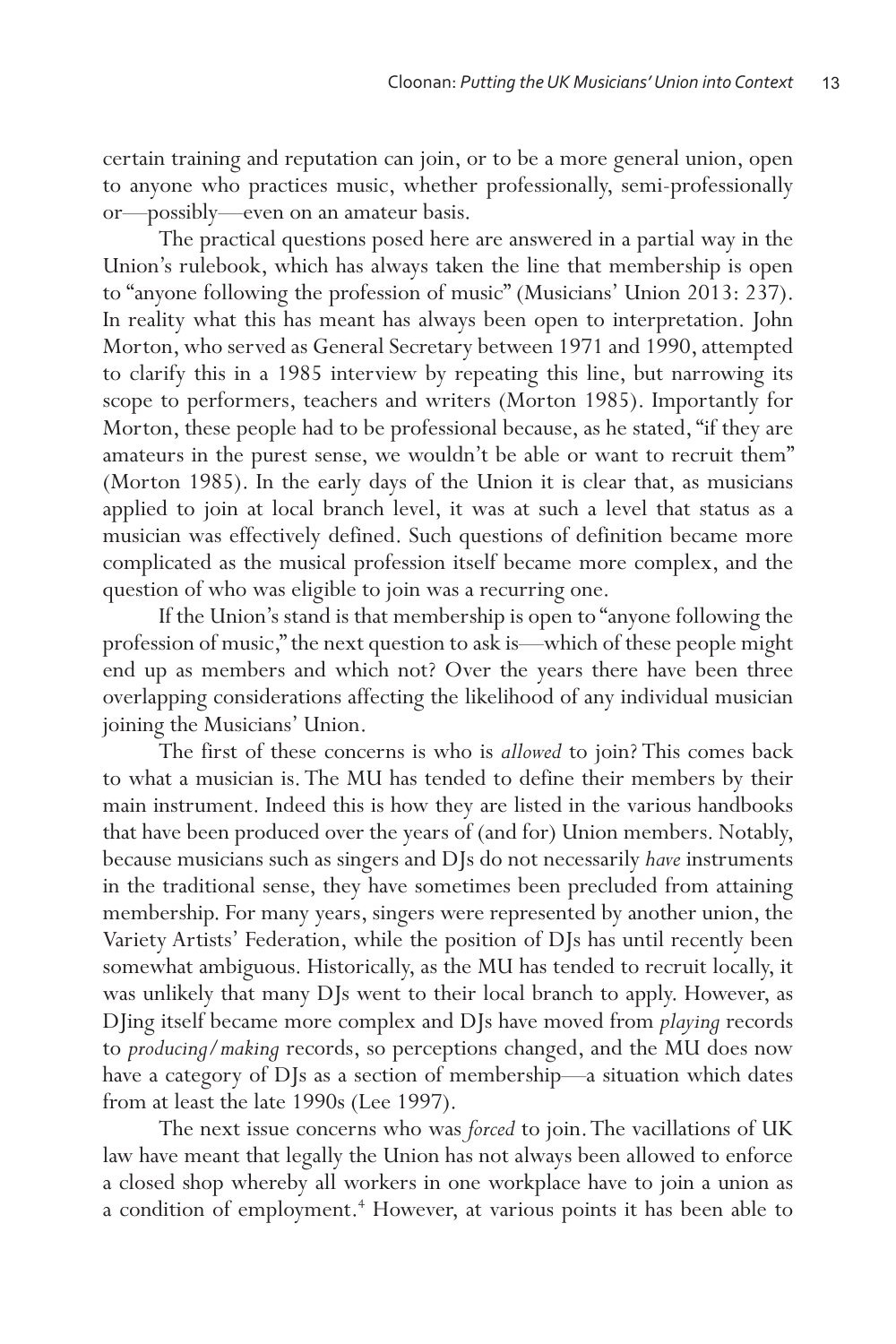enforce *de facto* closed shops so that, for example, for many years all musicians appearing on television effectively had to be members, and most orchestral players were likely to be members. Our initial interview research (see below) suggests that there existed a range of scenarios whereby a mixture of peer pressure and a feeling on the part of employers that it was often simply easier to get things done if a *de facto* closed shop was in place contributed to this situation.

Finally, there is the question of who *chooses* to join? Individual musicians choose to join the union for various reasons. Some might do so for ideological reasons. Our interviews (Hyde 2012; Watson 2012) also suggest that for many years, once a musician attained a certain amount of paid work, joining the Union was simply what one did. Joining engendered a degree of professional status, helping to distinguish such musicians from amateurs. In recent years, a key motivation has been the fact that membership gives access to certain services, and it is noticeable that many of the benefits of Union membership now come from services such as cheap insurance for instruments and public liability, or help getting recalcitrant promoters to pay up, rather than from the results of direct negotiations with employers. Thus the Union's current Regional Organizer for Scotland and Northern Ireland, Sheena MacDonald, was keen to point out, "I think that we have a really responsive service to members" (MacDonald 2013).

Meanwhile, the Union has always had to contend with the great diversity of musical employers. Musicians are employed in various contexts from local gigs, through to recordings, mega-gigs and orchestras. Historically in live music, jobs have existed in cinemas, theatres, circuses, cruise ships, music halls and holiday camps. The Union's archive (see below) shows the diverse range of work musicians have been involved in, especially with the onset of broadcasting in the 1920s and the expansion of recording during the 1930s. Musicians record in studios and they broadcast in various places. In all these situations there will be varying levels of musical skills involved, for various time periods, in various locations and for various employers. In the UK, outside of the large orchestras, very few musicians have permanent, fulltime employment, and musicians' working lives are shaped not only by the instrument(s) they play, but also by the genres and ensembles in which they work.

To the informed observer of the music industries, all this might appear to be obvious. However, what is rarely considered is what these factors mean for those who wish to *organize* musicians *as* workers—to represent their interests and to try and improve their wages and working conditions. For the Union this has meant developing knowledge of their entire musical world and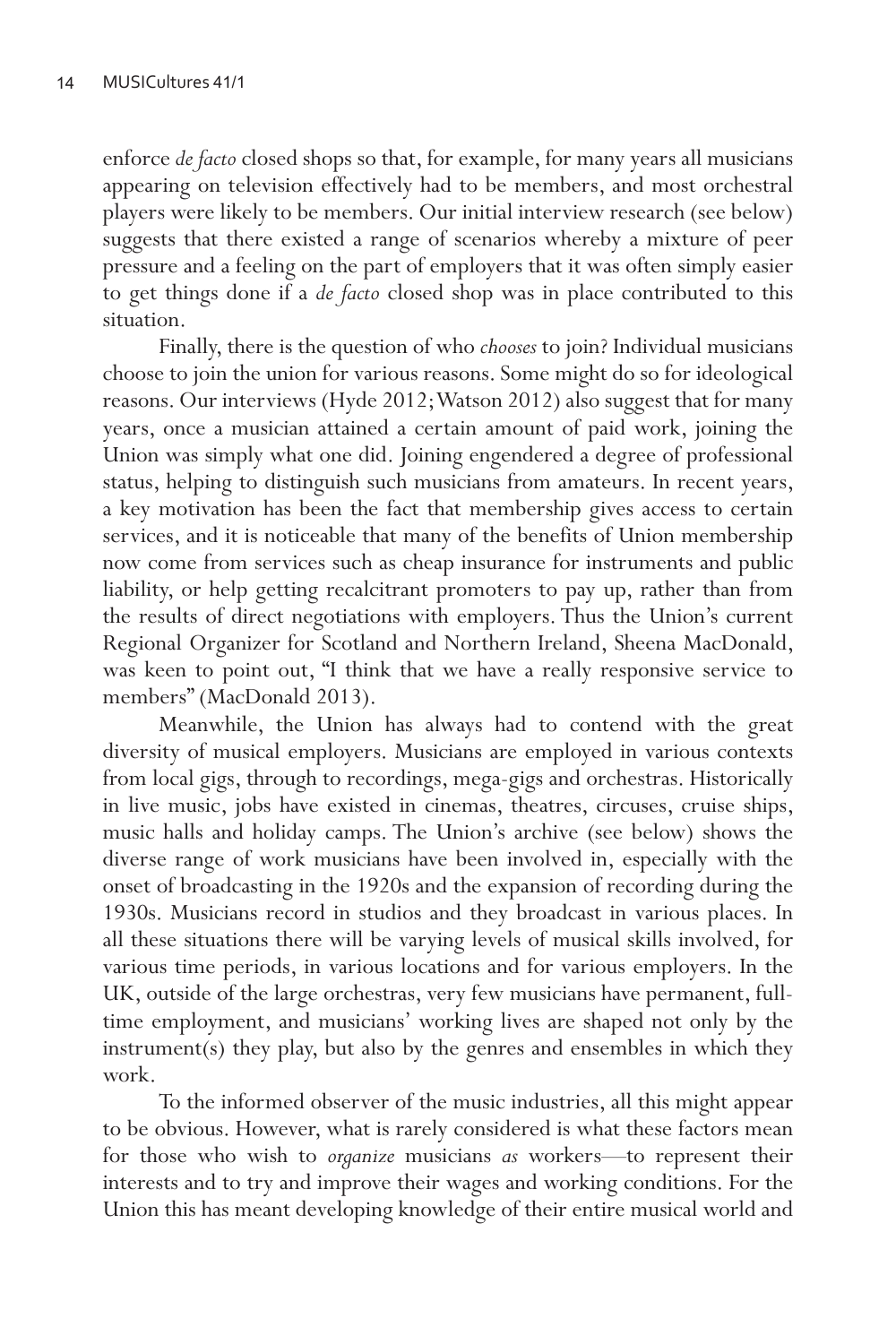the trends that it encompasses. Organizationally, it has meant that the Union has not only worked regionally but also occupationally, so at various points it has had sections for composers, for dance bands and for session players. It currently has nine sections, with officials dealing with orchestras, session work, folk, jazz, theatres, orchestras and so on.<sup>5</sup> Thus, the working conditions of musicians have had implications for their organization within a trade union. The desire to delve further into this necessitated the development of research tools to which I now turn.

### PartThree: Some Reflections on Methodology

This section examines the methodology underpinning the project. In order to examine musicians as workers, we designed a three-part methodology. The first step was a desk-based review of the existing literature so that the project could build on previous research. The second was work within various archives which contain details of the Union's work and the issues it has engaged with on behalf of working musicians. The third is a series of interviews with key personnel. While each will be outlined briefly, inevitably not all parts of the methodology are drawn upon for the empirical evidence presented here. Thus the aim of this section is to illustrate how the issue of musicians as workers might be explored, within a broader context of offering some preliminary findings.

In terms of existing literature, it is notable that there are comparatively few academic articles on the British Musicians' Union. While there are articles which examine either particular eras (David-Gillou 2009) or aspects of the Union's work (Cloonan and Brennan 2013) and others which mention it briefly (e.g., Frith 1978; Street 1986), there is comparatively little to build on, especially when compared to the work that has been done on musicians' unions in the US (e.g., Anderson 2004; Gorman 1983; Seltzer 1989) and Australia (Michelson 1997). Works on the music industries tend to mention the British Musicians' Union in passing and, as will be shown, usually in disparaging terms. However, it has generally been either neglected or completely overlooked in most of the substantial accounts of the music industries (see Burnett 1996; Jones 2012; Longhurst 1995; Negus 1992; Wikström 2009). Perhaps the most informative, if partial, account comes in Ehrlich's (1985) overview of the music profession over a broader 200-year period.

The Union has also largely been ignored within trade union studies. Major accounts of British trade unionism (e.g., Clegg et al. 1964; Flanders 1968; Pelling 1992; Reid 2004; Wrigley 2002) barely mention it. Particular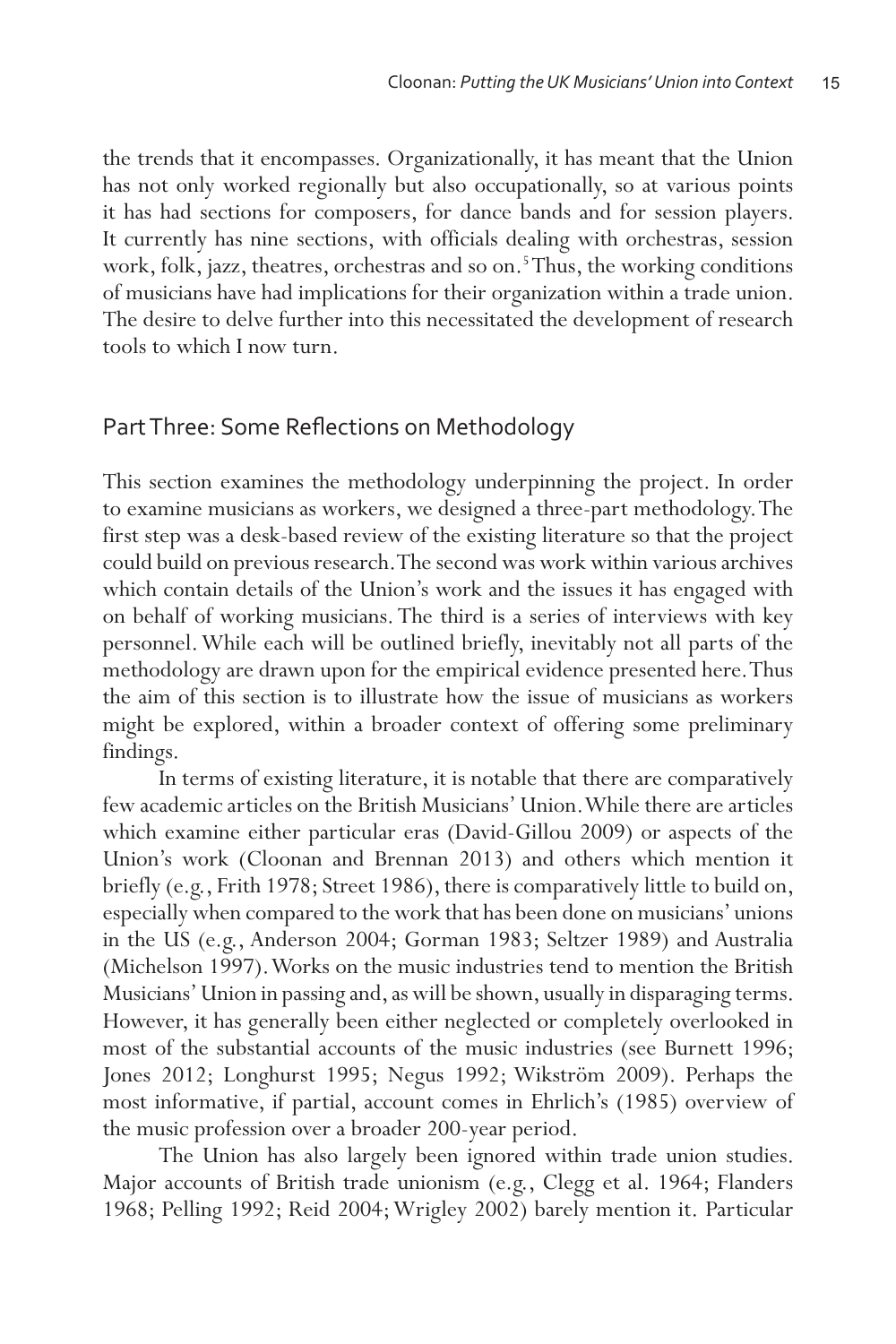facets of the Union's work have been examined as part of broader studies of both studies jazz (McKay 2005; Nott 2002; Parsonage 2005) and broadcasting (Baade 2012; Doctor 1999) in Britain and give more prominence to the role of the MU than the trade union histories do.

Outside of the academy, some members of the Union have been interested in its history, and this has resulted in two studies. The first was written by a former general secretary, E. S. Teale (1929), and covers the early years of the AMU. The second was commissioned by the Union itself to cover its first 100 years and, while it is well informed, it is an authorized, largely journalistic, account (Jempson 1993). More broadly, there are numerous references to the MU in the trade and other press where journals such as *The Stage, ERA* and *Music Week* have regularly reported on various aspects of the Union's work, such as negotiations with management or campaigns to improve the working musician's lot. However, while all these offer interesting materials, they generally provide limited detail and seldom display the sorts of dispassionate analysis and critique which is the hallmark of the best academic work and to which this project aspires.

This comparative lack of literature on the MU can be seen as somewhat surprising in a context where, as noted above, it can lay claim to be the *only* organization to have an involvement in or influence on all of the major agreements that underpin working relationships in the UK's music industries. Without an account of its history the story of the UK's musicians as workers runs the risk of being radically impoverished.

The second part of the methodology entails archive work. The Union's own archive is located at the University of Stirling, and includes national and local records going back to the formation of the AMU in 1893.<sup>6</sup>This has allowed us to piece together a new history of the Union,<sup>7</sup> based on such sources as minutes of national executive meetings, minutes of biennial conferences and accounts in the Union's journal<sup>8</sup> and its activists' newsletter, *Bulletins to Branches*. These provide an invaluable starting point for further investigation, both within the archive and beyond, and are drawn upon throughout this article. However, of necessity these accounts are partial and inclined to be positive towards the Union. In order to get a more rounded view we are also looking at other archives, such as the BBC Written Archives Centre (based in Reading),<sup>9</sup> the Orchestral Employers Association archives (based at the Borthwick Institute at the University of York),<sup>10</sup> and the Trade Union Congress (TUC) (based at London Metropolitan University).<sup>11</sup> This archival work will help to give a much fuller picture than has been previously available. In particular, many of these sources help to show how employers have viewed their workers and their representatives.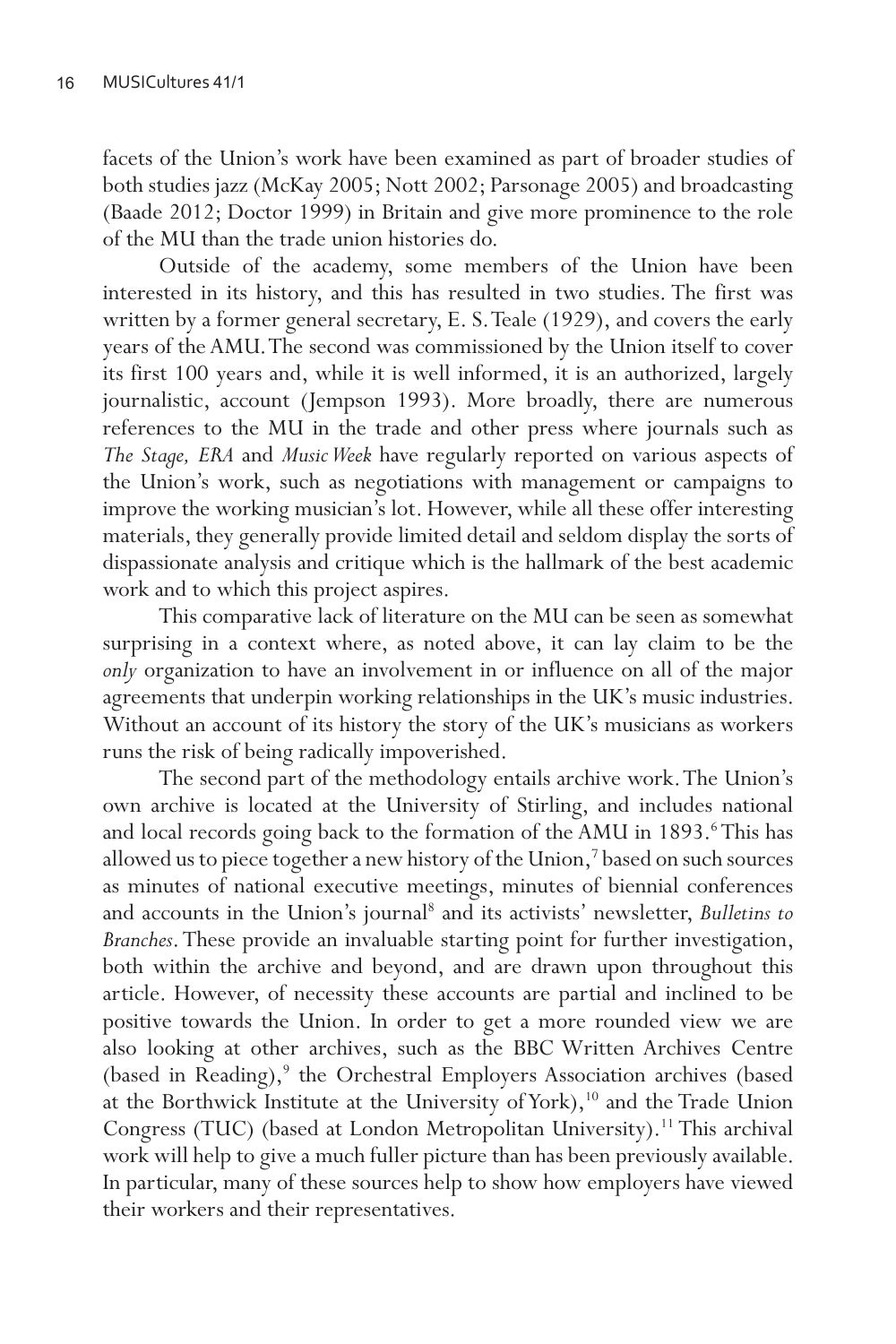However, the archives also have limitations. For example, minutes of meetings might obscure more than they reveal, and the collections are often incomplete. We hope to mitigate some of this by the third strand of the research. This entails a series of interviews with MU activists, officials and those who have interacted with the Union over the years. The latter group includes not only employers from various areas, but also members who have come into conflict with union policy over the years. Once again, the aspiration is to provide the most rounded view possible. As this work has progressed it has become apparent that the project not only needs to examine musicians as workers, but also as workers with certain attributes working under various conditions. In other words, we need to consider musicians as *particular sorts* of workers.

#### Part Four: The Work that Musicians Do

One striking characteristic of the majority of musicians' employment patterns is that they do not have regular jobs. In recent years, at any given moment it is likely that under 10% of the Musicians' Union's membership would have been regularly employed by the same employer on a permanent contract. Shortterm contracts and a portfolio career have been the hallmarks of professional musical life for many years. This situation of having most of its members in irregular employment has a number of implications for the Union. In order to give some flavour of this, two examples of these implications will now be examined—the Union's activities, and its relationship with significant organizations in the music and related industries.

With reference to the MU's activities, its founder and first General Secretary, Joseph B. Williams, set out its purpose as being to protect its members from "amateurs," "unscrupulous employers" and, perhaps most tellingly, "ourselves" (cited in Jempson 1993: 7). Initially, and in the days before recording and broadcasting, the Union tried to counter all these threats by enforcing compulsory membership in as many live venues, over the largest geographic area, as possible. Within the Union's archive, the minute books of various local AMU branches record numerous attempts to ensure that local music halls and other places which regularly staged live music employed AMU members only. Regular visits by Union officials to recalcitrant venues are also well-documented. But as time wore on, and the nature the entertainment industries changed, musical employment diversified and went beyond live performance, making membership enforcement ever more problematic.

The key here was changing technology as first radio, then cinema, recording and finally television emerged. All of these had major impacts—and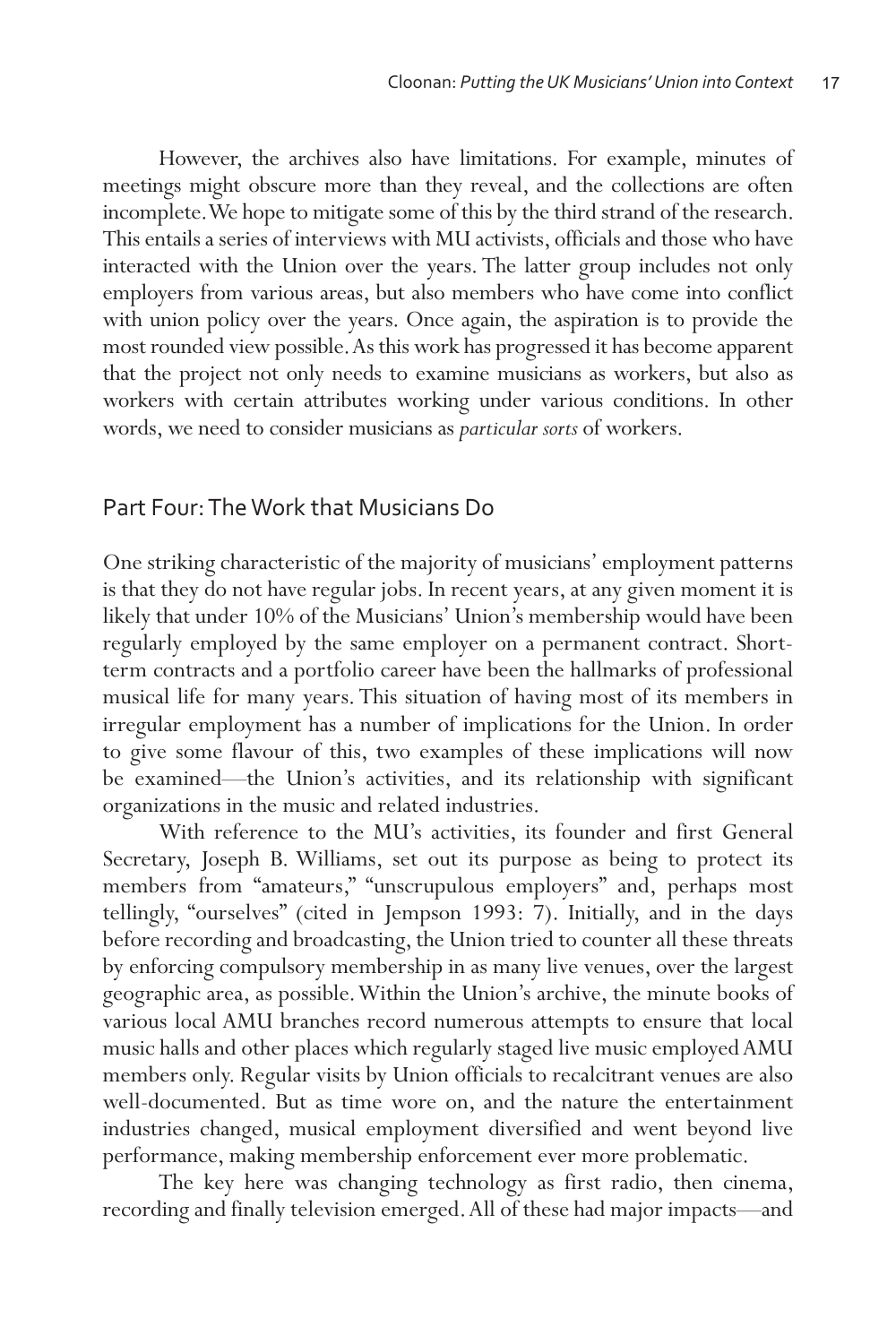further diversified—the places within which musicians worked. In addition, even those musicians fortunate enough to secure recording contracts and/or regular broadcast appearances were often not employed by the organizations using their labour, but self-employed and sub-contracted for strictly limited periods of time. Therefore, the Union has had to cope with temporary workers such as session musicians in recording studios and freelance players in orchestras working under a variety of terms and conditions. While such aspects continue to be covered by a range of collective agreements with bodies such as the British Phonographic Industry (now BPI) for recording sessions, the Association of British Orchestras (ABO) for freelance orchestral players and the BBC for its orchestras and freelance players, these tend to cover a minority of the Union's membership, and for the majority the general trend has been for the MU to find itself less and less involved in direct negotiations with employers and more and more in the provision of services.

Meanwhile there are two notable employers in the UK who also helped to shape the Union's activities, especially following the end of the Second World War in 1945. The first of these was the British Broadcasting Corporation (BBC), the UK's public sector broadcaster, which, since in its early days in the 1920s, has employed significant numbers of musicians. Throughout its existence it has consistently offered: (i) regular employment in its various orchestras;12 and (ii) a series of irregular employment opportunities in its radio and television programs. In its relations with the BBC, the MU's role came to be: (i) to ensure that all the musicians the Corporation used were members; (ii) to secure them the best possible terms and conditions; (iii) to ensure that the BBC used as many live musicians as possible; and (iv) to continually pressure the Corporation into expanding its use of musicians.

One aspect of the Union's commitment to ensuring work for live musicians was that it continuously tried to restrict the BBC's use of both commercially released records and those recordings which the Corporation made of its own orchestras and other musicians which it employed. Until the late 1980s the former was ensured through a series of agreements on the use of records, known as "needletime," which will be explored further below. Meanwhile an ongoing series of Recording Agreements between the Union and the BBC regulated the latter. While the rise of the record was ultimately to prove irresistible, the Union did its utmost to delay its impact and to ensure that the BBC was committed to the provision of live music and thus *working* opportunities for live musicians.

The other major employer was the UK's orchestras, centred on London, but with a significant number of regional organizations. The history of these orchestras is complex, but the general trend is that they were to enjoy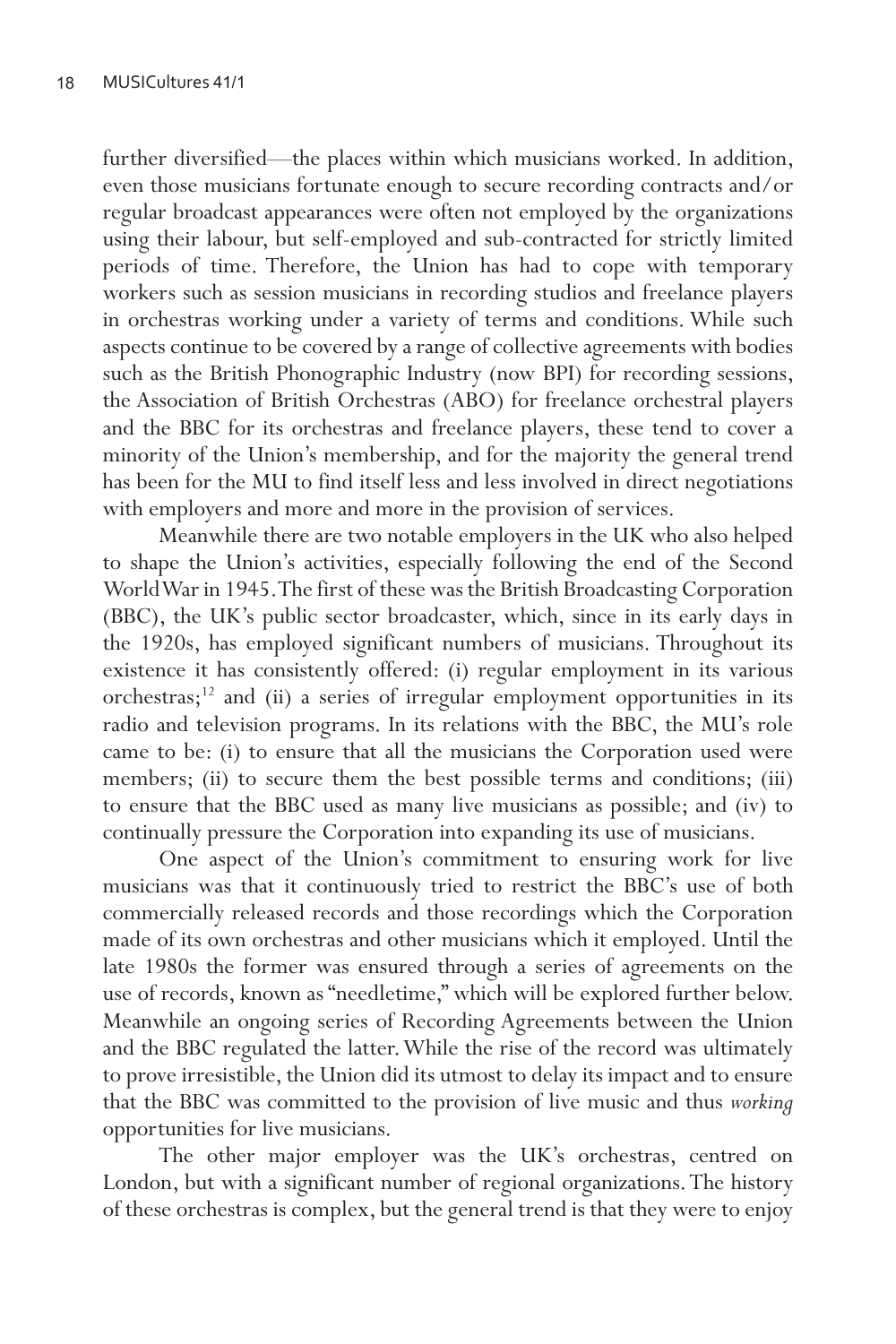something of a boom following the establishment of the UK's Arts Council at the end of the Second World War, as the Arts Council became a key provider of funds for the orchestras.13 The orchestras became important not only as significant employers and as a focus for MU campaigning on arts funding, but also for union activities. Orchestras were to emerge as one of the few places to guarantee permanent contracts for musicians. In addition, the very way orchestras are organized has implications for the roles which their members come to have as representatives of the broader profession. Large orchestras routinely have players' committees, and our interviews suggest that members of such committees were often—or became—MU activists. Thus the nature of orchestral employment provided routes into trade unionism activism for such musicians which were not generally available elsewhere. Put starkly, orchestras often had shop stewards; rock bands did not.

In part, this relates to another issue: that of what being a union member *means*, in terms of how members experience the larger organization of which they are a part. Many trade union members experience the union presence in their workplace on a daily basis. However, only for a few musicians (primarily in orchestras) does the union play a significant role in their daily working lives. The presence of stewards in orchestras means that such members can experience the union on a daily basis, while the lack of a union presence at gigs or in recording studios means a corresponding lack of direct union experience for many pop bands. Importantly, as positions such as steward can provide a direct road into activism, it is little surprise that the Union's General Secretaries and key officials have often come through this route. While it might be a little speculative to suggest that this led the Union to take a disproportionate interest in the orchestras as the pop world boomed, it seems at least plausible to suggest that the fact that the Union appears to have struggled to recruit and/or properly represent popular musicians may not be solely due to the working conditions of such musicians militating against union membership.

Overall, there is a situation where the minority of MU members who have permanent jobs seem to form a disproportionate number of MU activists and senior officials. On the other hand, the great majority of MU members are effectively freelance workers and the Union is in great part made up of selfemployed small business people. Thus a key issue is what *type* of worker most MU members are. As many of them are self-employed freelance workers, this results in a set of requirements and expectations of their Union that is different from those in industries where regular, "permanent," employment is the norm. Effectively a lot of MU members are small and medium enterprises (SMEs). They are more petit-bourgeois businessmen and women than they are proletarians.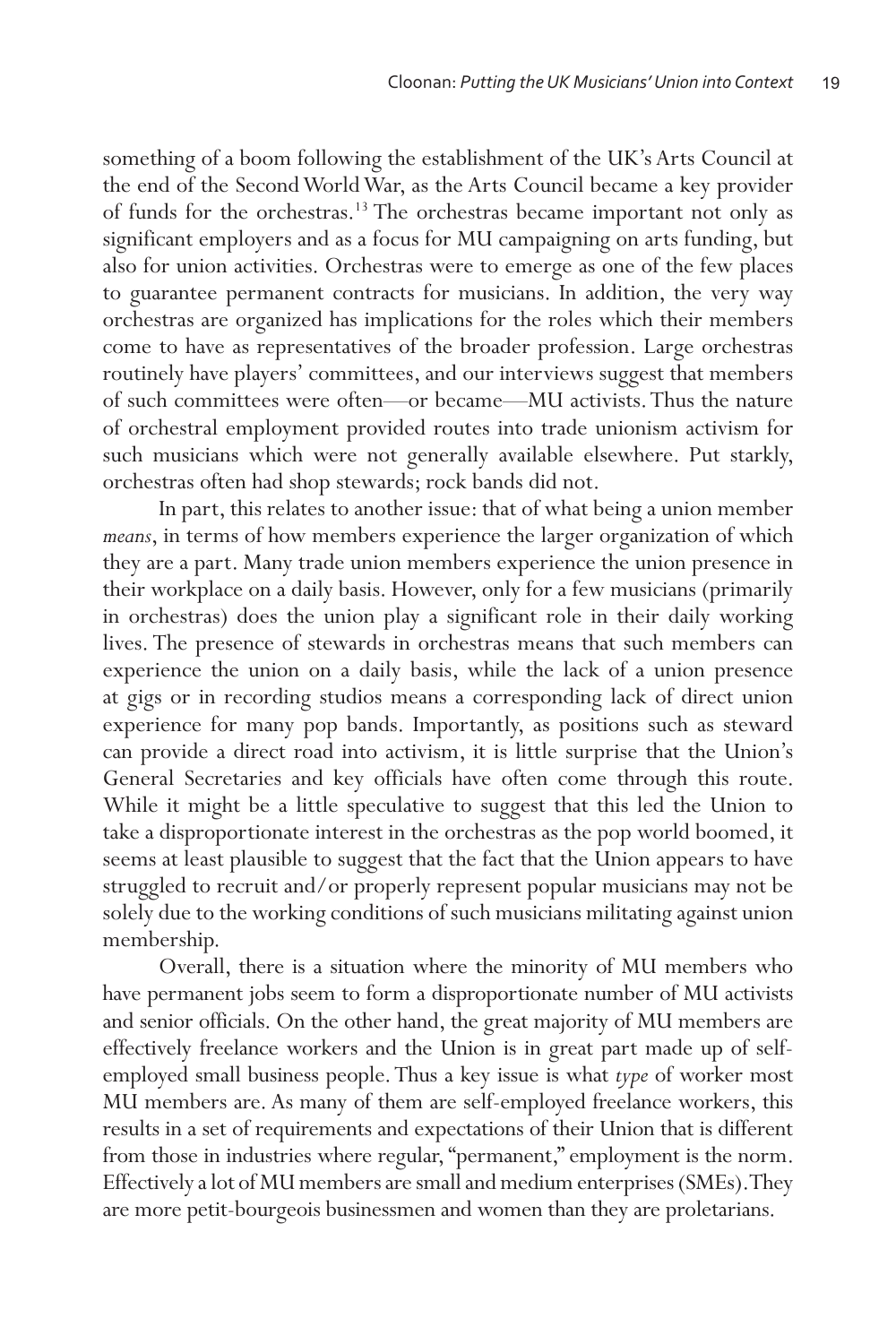In its early days the AMU set out to recruit *all* professional musicians to its ranks and to drive non-members out of the profession. However, attempts to enforce a closed shop across all aspects of professional music-making were ultimately to prove futile, and, having tried—and failed—to enforce a closed shop in the early days, it seems that as the years progressed the Union became increasingly pragmatic. This becomes more apparent when some of the issues which it has confronted on behalf of its members are examined.

### Part Five: Three Emerging Issues

As a trade union with a 120-year history, the MU has confronted numerous issues over the years, and there is not space to do them all justice here. All of these have been shaped by musicians' *working* conditions, which were also the reason why the AMU was founded in the first place. However, a number of themes recur in the history, and here three key ones will be briefly examined technology, relations with key organizations and competition.

In many ways the history of the music industries and of musicianship itself is a history focused on changing technology. For the MU a seminal moment came with the invention of the "talkies" and the end of silent cinema. The context here is important. As noted earlier, the MU was formed via an amalgamation in 1921, and this new union was soon in conflict with the new form of cinema entertainment. As is well known, *The Jazz Singer* was released as the first "talkie" in 1927. Within the UK, as soon as 1932, 4,000 cinemas were showing "talkies," while only 900 remained silent. The impact of the talkies on musicians' employment was both immediate and dramatic. In the 1931 census it was reported that 7,458 male and 2,013 female musicians were unemployed—some 38% and 32% of their respective totals. However, Ehrlich (1985**:** 211) suggests that these are *under*estimates and that by 1932, 12–15,000 musicians may have lost their jobs because of the talkies. The devastating effects on musicians' employment had obvious effects on the newly formed MU's membership levels. When combined with the economic crisis of the early 1930s, the arrival of the talkies helped precipitate a situation whereby Union membership declined from just over 20,000 in 1928 to 6,740 in 1936.14

The "talkies" were the Union's first major brush with technology, and henceforth it tended to treat technology as a threat to the employment of live musicians, something which it was obliged to try to contain. Initially it simply opposed the talkies, and its journal was full of assurances to members that the public would tire of mechanical music and return to those cinemas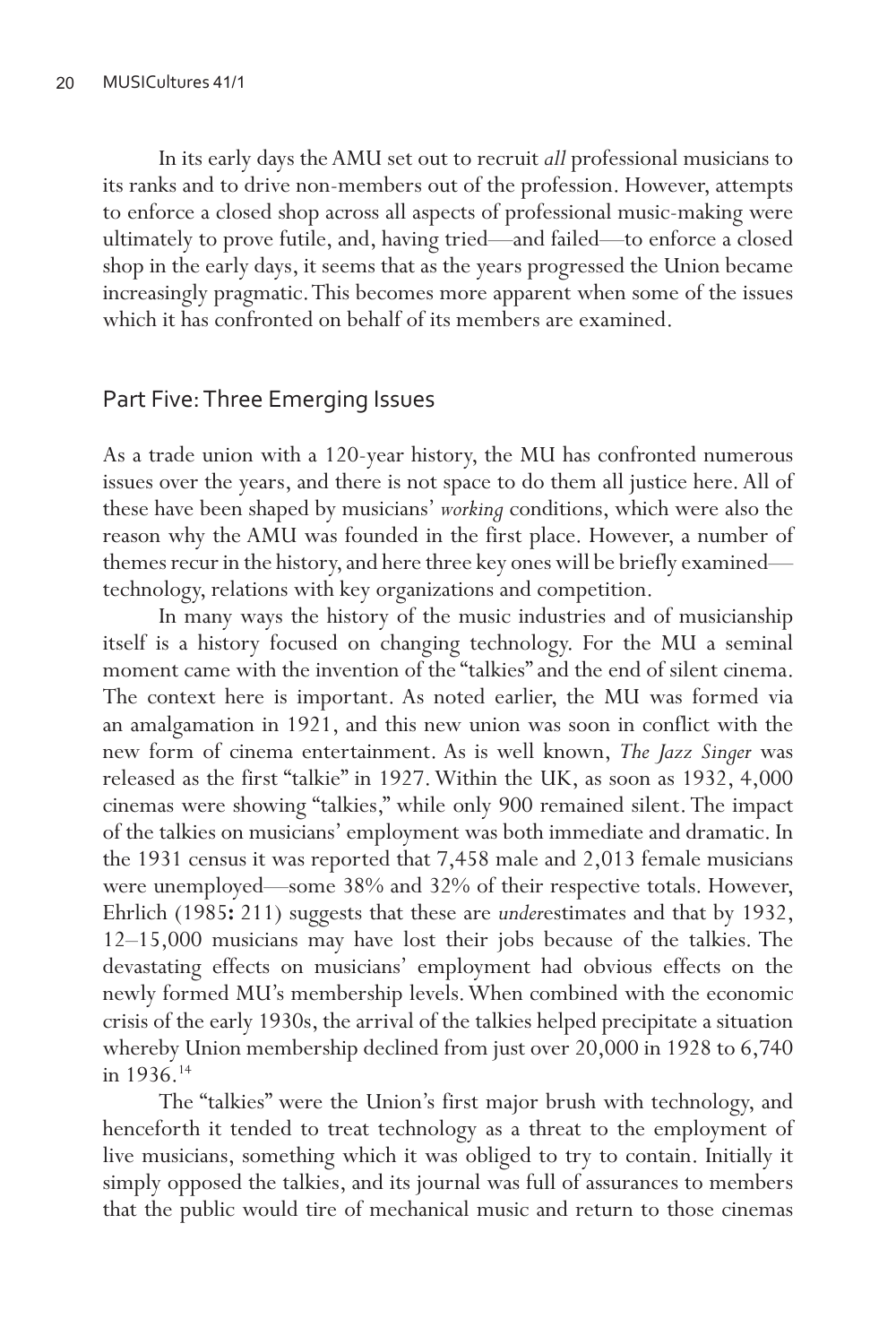which still used orchestras. It took some years for it to realize that it was fighting a losing battle. Henceforth, as successive technological innovations seemingly threatened the employment of live musicians, the MU sought to restrict the impact as much as possible. It therefore opposed, and advised members against, recording, and it opposed the playing of records on both the radio and in public places such as discotheques, seeking to limit their use as far as possible.

The MU's actions in opposing technological innovation have resulted in the Union attracting some academic disdain. Writing in the 1970s, Frith argued that the MU "has always been out of touch with the particular needs of rock musicians" (1978: 162), while almost ten years later Street suggested that often, "While inspired by a desire to protect members, the MU's policy appears as merely reactionary" (1986: 147). While there may be some validity in such claims, viewing the situation through the prism of musicians as workers has the potential to offer more insight than simply seeing their representative organization as "out of touch" and "reactionary." After all, workers who are being threatened with replacement by new technology do not expect their union to stand idly by.

In the 1930s, when the MU was under a great deal of pressure from the talkies and economic depression, its very future was in doubt. At this point it might not have been imagined that help was on its way via two organizations which were to have a profound impact on the Union's history. This leads to the second issue under consideration in this section: the relationship between the MU and two other key organizations—Phonographic Performance Limited (PPL) and the BBC.

Phonographic Performance Limited (PPL) is the collecting agency for royalties for performers. It was established in 1934 by the UK's major recording companies (which at this point consisted of just Decca and EMI) following a High Court ruling in 1933 when a café owner (Carwardine's in Bristol) was successfully sued in a test case by the Gramophone Company for a royalty for playing records in which the Company held copyright. Thus the right for copyright holders to receive payment for the use of their recordings in public was recognized in UK law. PPL was then established to provide a licensing system and collect fees on behalf of its members for these public performances. Its members then decided to allocate some of this income to the musicians who played on the records. Such musicians generally consisted of "featured" artists, who were named on records and whose reward was to become largely determined by the terms of their recording contract, and "session" musicians, who were often hired on a one-off basis. While direct payment to such musicians appears to have been made, eventually PPL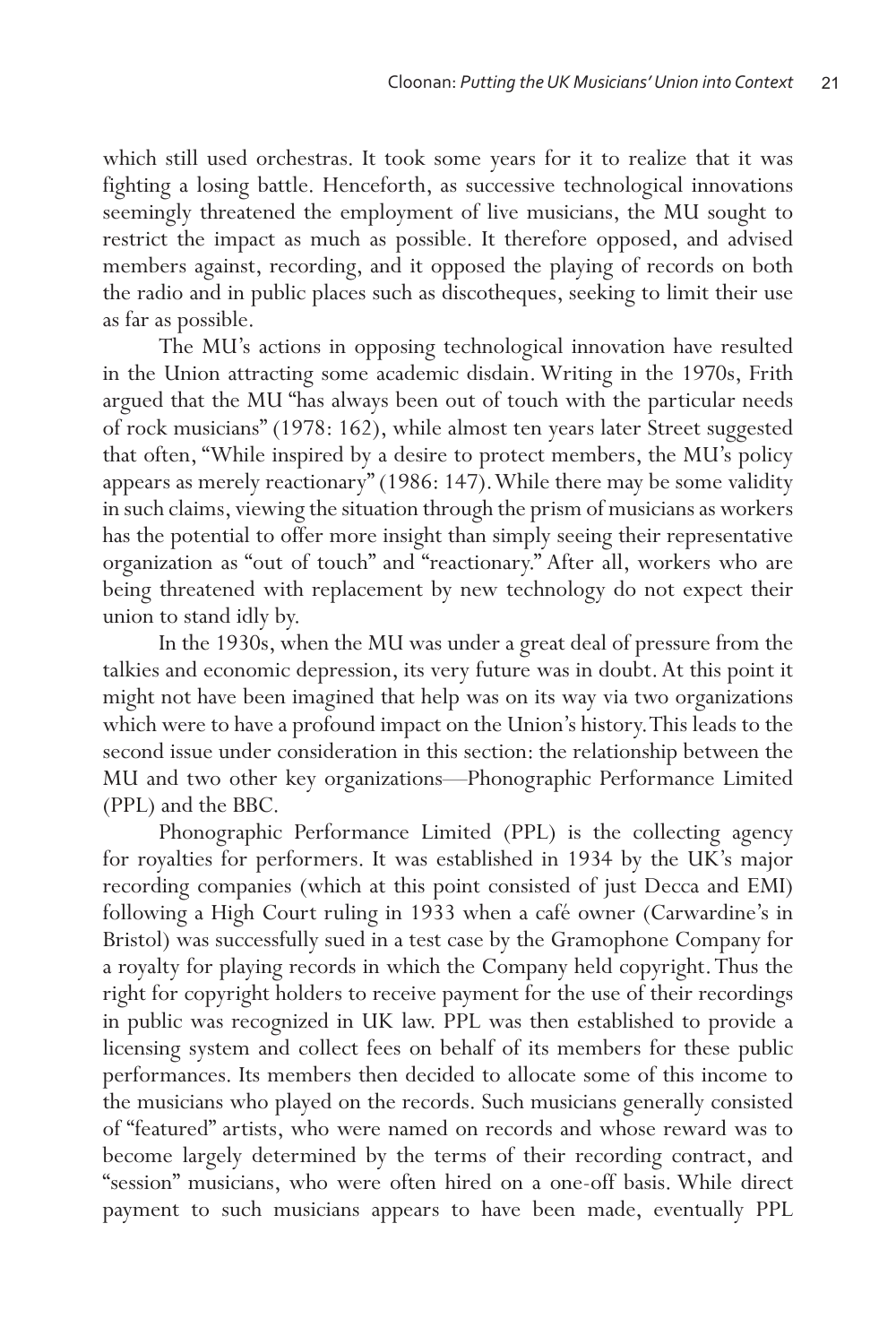took the decision to make the payments to these musicians' representative organization—the MU. While the system took some years to formalize, by the 1950s the Union was receiving—on behalf of the "non-featured" musicians significant sums of money from PPL. It placed these into a special account which was then used to provide employment by means of a series of live events such as May Day or other special concerts. This was a model borrowed from a similar scheme in the United States (Gorman 1983), and henceforth the PPL was to loom large in the MU's fortunes. In effect, the PPL money the Union received for the services of its members (and other musicians) in recording was used to provide employment in the live music sector.

Turning to the BBC, following its founding as the British Broadcasting Company in 1922, the BBC soon became a major employer of musicians. Over the years the relationship between the Union and the Corporation was often fractious and occasionally hostile. However, the Union quickly saw the merits of having a public broadcaster which was a major employer of musicians. It also saw little prospect of the commercial sector providing such largesse and so, in line with the BBC, it opposed the formation of commercial television in the 1950s, "pirate" commercial radio stations during the 1960s and the advent of legal commercial radio in the 1970s. For the MU, the best way to protect live music was through a well-funded public sector and here it had common ideological ground with the BBC. Its issues with the BBC came to be about the extent of support which the Corporation should provide.

Importantly, these relationships with two key organizations gave the MU a stake in the system. It therefore spent a great deal of time trying to influence both PPL and BBC policy and resisting any changes that would undermine its influence. One example of this influence is the succession of so-called "needletime" agreements which limited the number of records which the BBC could play. Here the PPL's rights included authorizing (or not) the broadcasting of recordings for which its members held copyright. The licensing regime it established meant that it was thus able to charge the BBC for playing records. In addition, because some in the industry felt that radio plays might have a negative impact on sales, the PPL imposed limits on the number of records which could be played.

The MU was not officially a party to these agreements. However, it had a concern that if the PPL allowed too much needletime, then the BBC would use recordings instead of live musicians and overall employment of such musicians would fall. It thus took a firm stand against any attempt to extend needletime. Its position here was bolstered by the fact that the Union's members provided the labour without which PPL members could not make recordings. Withdrawal of that labour implied that records could not be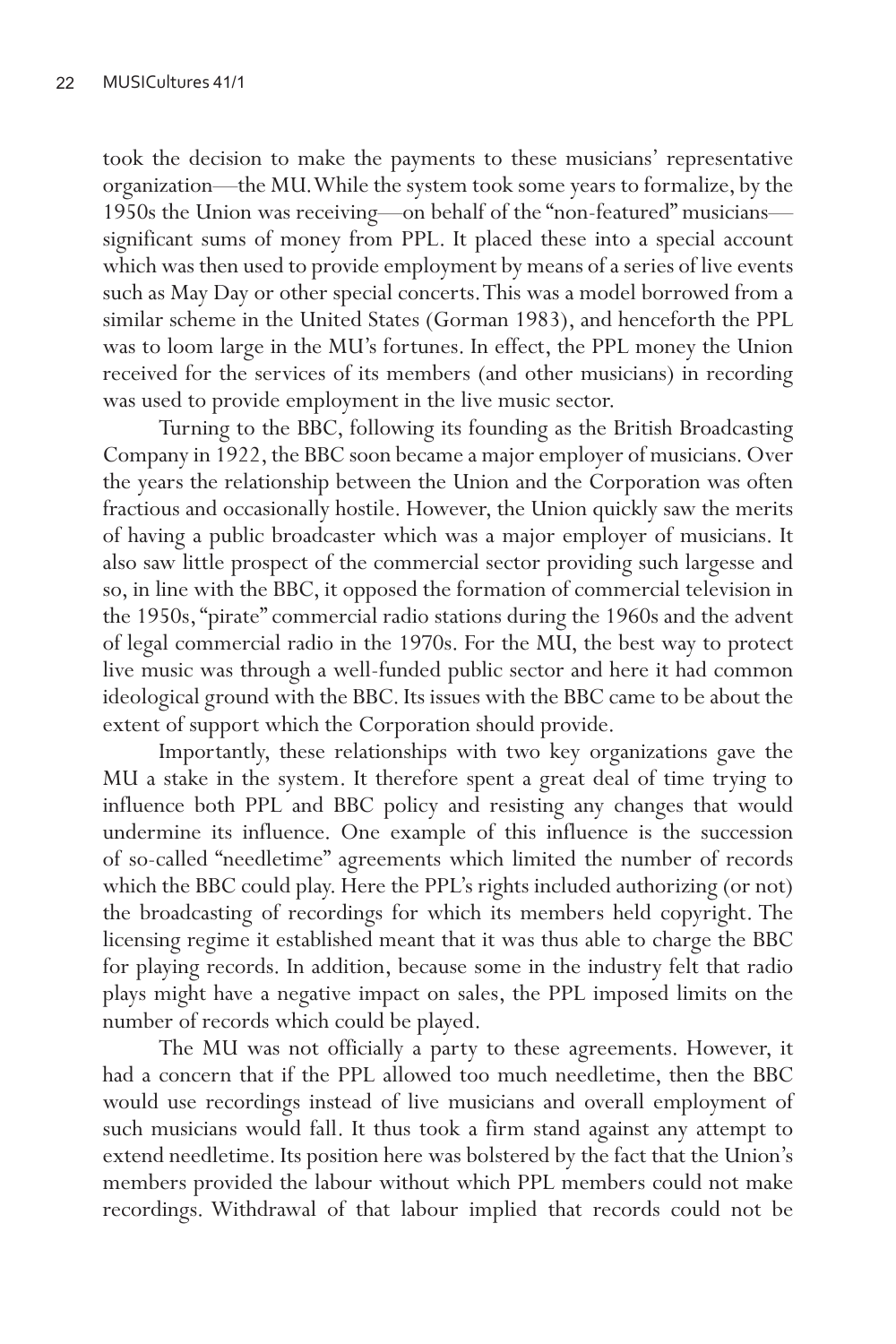made, and PPL's record company members were constantly wary of the MU's ability to call a recording strike similar to the ones which the AFM called in the United States in 1942-44 and 1948, and which severely disrupted the recording industry there. The MU thus used the spectre of strike action as a means via which to get the PPL to take a robust stance on needletime. In effect, because of musicians' location within the labour market, it was able to play off one key organization against another. The needletime system lasted for over 50 years, coming to an end in 1988 when a Monopolies and Mergers Commission report ruled that it was a restraint of trade (Monopolies and Mergers Commission 1988). Its importance here is that for a sustained period, the MU was able to limit the use of records in UK broadcasting by using a system within which it worked with one major employer of musicians, the BBC, and another employers' organization, PPL.

Throughout this period (and throughout the Union's history), the MU's main concern was to maximize the employment opportunities available to its members. Thus its aim in limiting needletime was to get more opportunities for live music by effectively forcing the BBC to fill the airtime allocated to music with live—not recorded—music. As late as 1970 one of the candidates in the Union's election for General Secretary, Harry Francis, was proclaiming that he was "opposed to all needletime" (Anonymous 1970).

Although it was designed to provide work, by the mid-1960s the needletime system became increasingly anachronistic as a generation of musicians came to the fore whose main preoccupation was the making of records and who therefore *wanted* to hear their records on the radio. Effectively, a range of restrictive regulations which the Union negotiated came to mitigate against its ability to work for popular musicians, many of whom came to view the Union as either useless or a hindrance. For some, such as those who wanted to appear on television, the MU became something you *had* to join to get on, rather than being something that you might *want* to join. For musicians espousing freedom in the 1960s, the MU seemed to be about restrictions.

Meanwhile, even after the musical revolution of the mid-1960s, the Union still tried to prevent the playing of records at dance halls and on the radio—all in the name of providing employment opportunities for live musicians. It was able to do this by getting the PPL to put conditions in the licences it issued for large venues which stipulated that they must also provide employment opportunities for live musicians. Once again looking at the question through the prism of musicians as workers helps in understanding the Union's position. In part, the problem was that live music work *paid* better than recording. Even when record sales took off in the wake of the Beatles' success, it is well known that the recording deals were so bad that bands who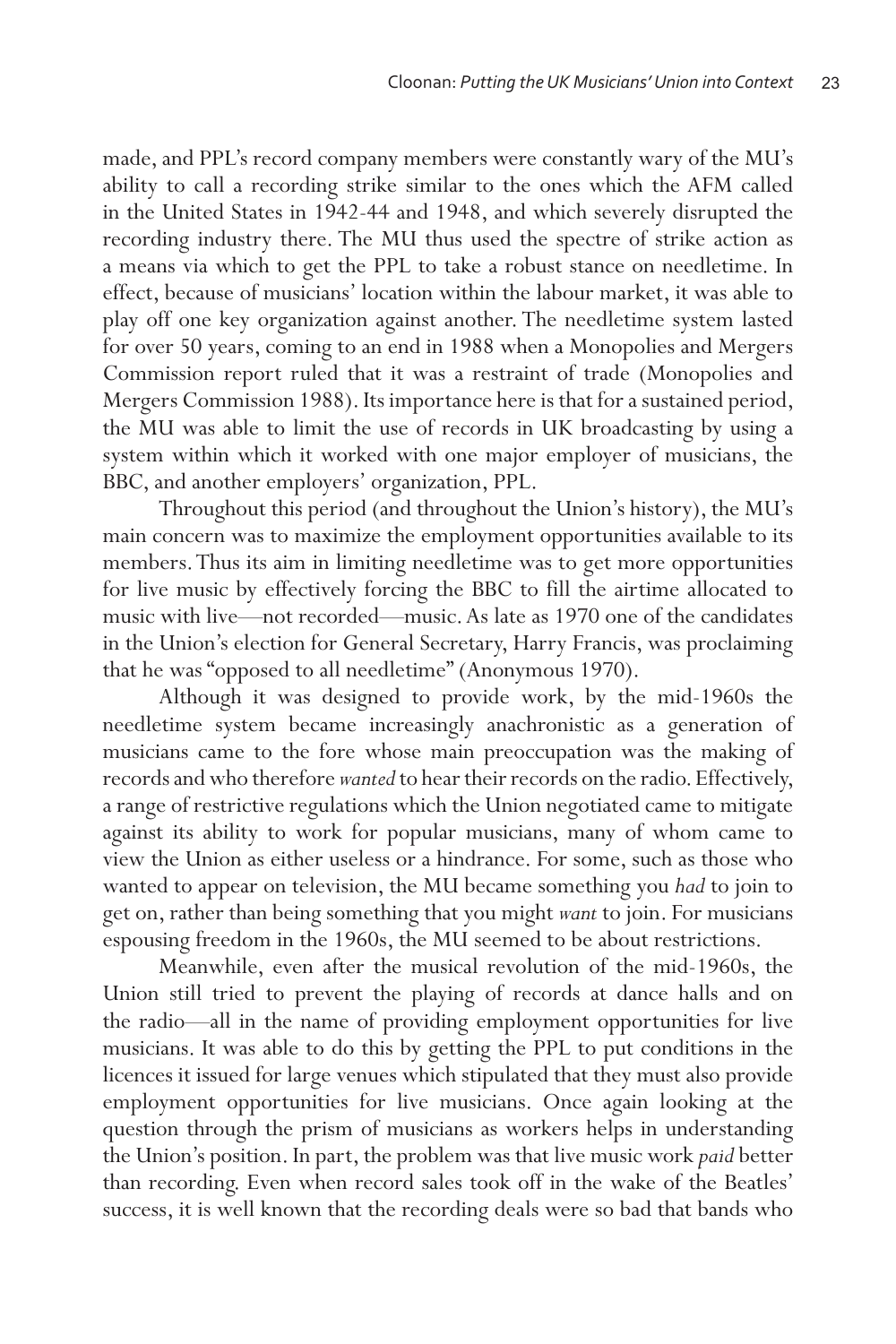had hits still made most of their money from playing live. Thus the Union's attempts to, in the words of a longstanding campaign, "Keep Music Live" do make some sense.

However, as record contracts improved and bands moved from playing cover versions to playing their own material—meaning that songwriters began to earn money from having their *records* played in public<sup>15</sup>—the Union struggled to cope. In other words, changes in the status of musicians as workers caused problems for their *organization* as workers.

The use of records is related to the third issue under consideration here: competition. The Union has always been extremely sensitive to any form of competition which affected the professional status of musicians. Three main culprits can be identified here:amateurs, police/military bands and foreign musicians.

Amateur musicians caused perennial concern to the Union which was worried that they would either replace or undercut those musicians seeking to pursue a full-time career in music. But this was always a problematic area because the amateur/professional divide is not always clear and the Union's membership has long been made up of considerable numbers of *semi*professional musicians. All this has meant that opposition to amateurs has mainly remained rhetorical and served as a reminder that musical services should be paid for. However, the continuing impact of the presence of a pool of willing amateurs was vividly illustrated during the 2012 Olympics in London when it was only after MU protests that it was agreed that musicians performing at the event would be paid (Hewett 2012; Lindvall 2012).

The spectre of military and police bands is perhaps less relevant now, but for many years MU publications were full of castigations of such organizations. Of particular concern were occasions where these bands performed public concerts which, in the Union's view, could—and *should* have been performed by their members. The Archive has numerous accounts of the Union lobbying the Ministry of War and its successors to prevent public concerts by military bands which, in the MU's view, could—and should—have been performed by civilian musicians. In addition, for a number of years the Union routinely refused applications for membership from serving military and police personnel.

Finally, competition came from foreign musicians entering the country to work. This area is among the most controversial aspects of the Union's work over the years. While it has often been at the forefront of anti-racist initiatives,<sup>16</sup> from the outset the Union routinely opposed tours by foreign musicians on the grounds that anything a foreigner could do a British musician could equally do, given sufficient time. Eventually the Union conceded that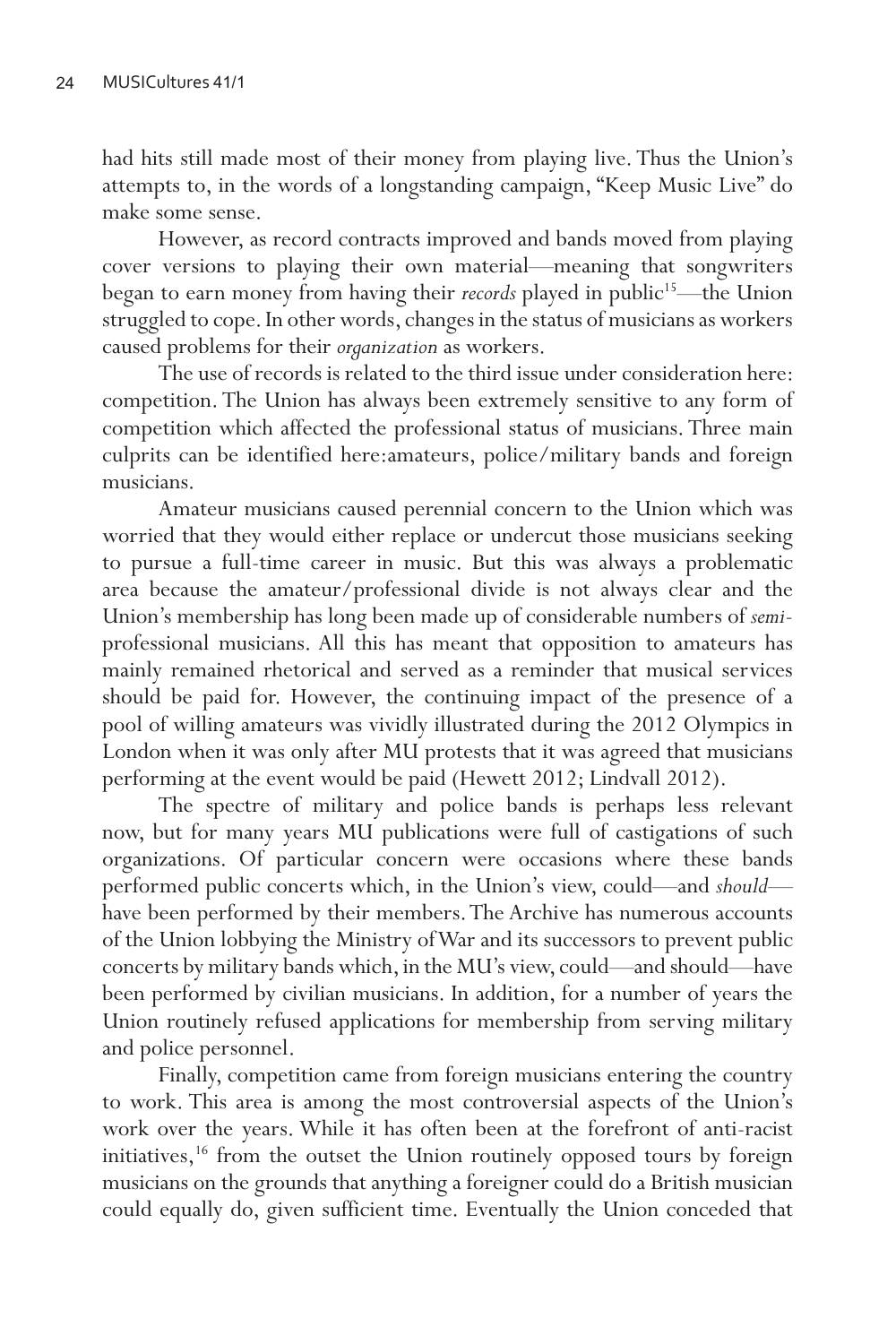some foreign musicians were so talented that their skills could not easily be replicated. But it deemed such people to be few and far between and most likely to be working in the classical field.

While the Union routinely opposed tours by foreign musicians across the musical genres, it was in jazz that matters came to a head. This is a long story which has been covered in detail elsewhere (Cloonan and Brennan 2013) and can only be told briefly here. In 1935, as the popularity of touring US jazz bands grew, the MU managed to get the Ministry of Labour to agree that it would not issue work permits for foreign musicians without Union approval—which was routinely refused. This situation lasted until 1955 and is often referred to as a "ban" on US jazz musicians entering the UK.<sup>17</sup> This was possibly the most controversial action in the Union's history and it is almost routinely derided in the existing literature on the subject. For example, Paul Oliver argues that the "ban" was "as inflexibly applied as it was stupidly imposed" (1990: 80). Furthermore McKay says that the "ban" "did sterling work over two decades in keeping professional British jazz and dance music white" (2005: 122) and notes that between the 1930s and 1950s "virtually every one of the music's practitioners, nearly all of whom were black, were kept out of Britain by an overwhelmingly white organisation, The Musicians' Union" (147).

However, this apparently inflexible and seemingly quasi-racist "ban" on predominantly black US jazz musicians needs to be put into a broader context where it is part of a bigger pattern of opposition to visits by *any* foreign musicians. Seeking to protect the employment of British musicians, the MU view was that limiting competition by preventing tours by foreign acts was one means of doing this. While the results of this are often distasteful, attempts to limit entry of foreign musicians have not stopped. Thus in May 2009, when the UK's Migration Advisory Committee asked the government to exempt contemporary dancers and orchestral musicians from a new points-based visa system, the MU responded by noting that while it was not opposed to foreign musicians working in the UK "we do not agree with … the inclusion of orchestral musicians in the recommended shortage occupation lists, because we have yet to be convinced of there being a shortage of orchestral musicians in this country" (Smith 2009).

Overall, the MU's opposition to the potential competition from amateurs, police and military and foreign musicians can be seen as reactions to the *working* conditions of musicians. However inept or opportunist some of its actions may retrospectively appear, viewing them through the prism of musicians as workers at least sheds some light on the complex interactions at work. Limiting the pool of labour has long been a tactic in the battle to improve wages and standards of employment. It should also be remembered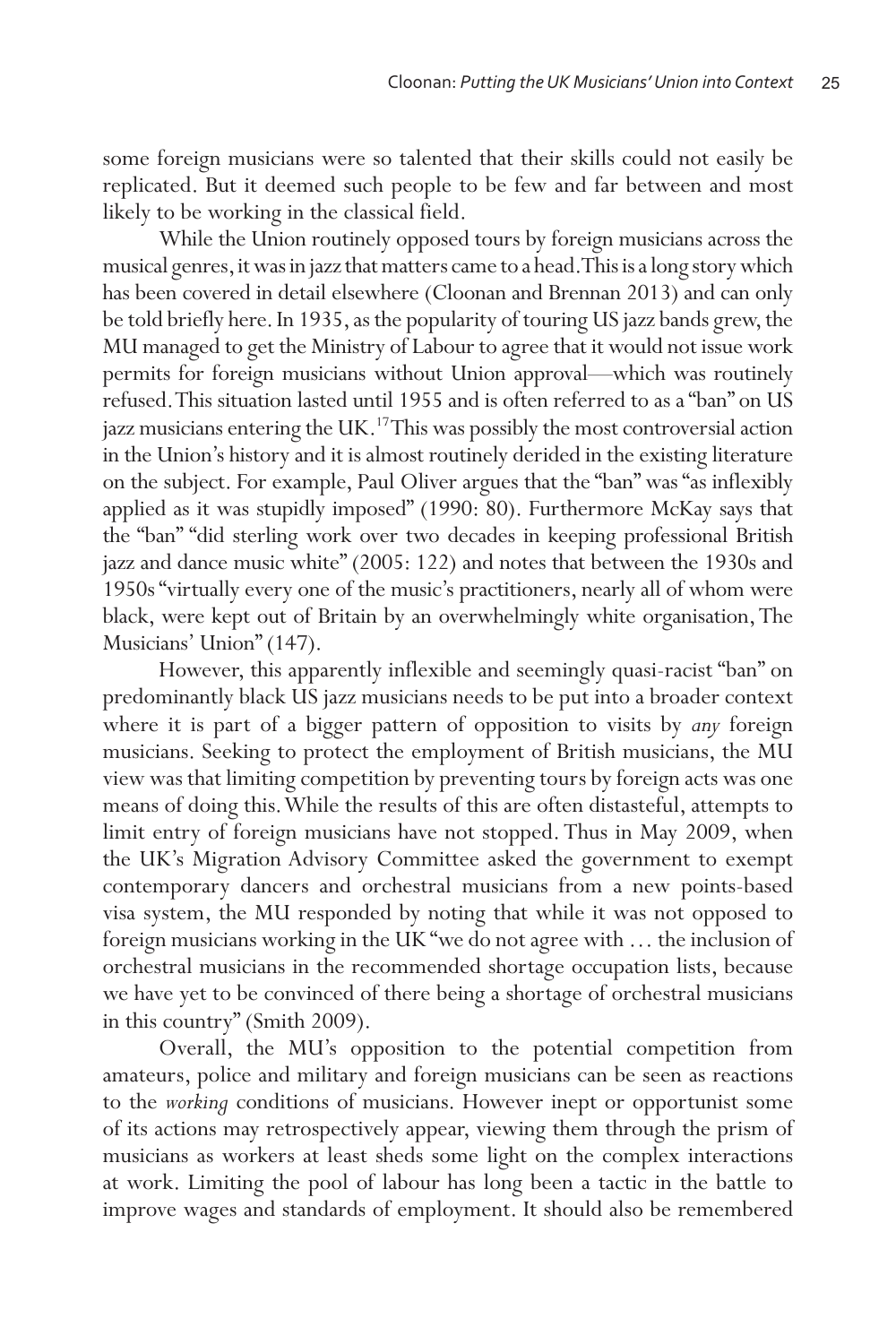that the MU is a democratic organization and the project has yet to unearth any clamour from members for changes to such policies. They, as much as their representatives, seemed to be keenly aware of the nature of competition.

# Conclusion

This article has attempted to introduce a major project and to provide a different account of musicians from than that which is often portrayed in the media. It has suggested that the notion of musicians as (particular types of) workers gives a different prism through which to understand musical practice. An examination of the actions of the Musicians' Union over a sustained period suggests that while the Union was not indifferent to artistic standards, its view of the world was one which might find some empathy amongst right wing commentators as it has long recognized the *economic* importance of the making of music. In essence, the MU's job has often been to help the small businesses, which constitute the majority of its membership, to protect themselves by limiting competition within the highly competitive music industries, including that offered not only by police, military and foreign bands, but also by technological changes.

It is apparent that the interactions the Union has had with various parts of the music industries and its allied industries such as broadcasting which are documented within its archive and elsewhere—can help us better understand the nature of payments to musicians as workers. Simply trying to understand *why* the MU acted *the way* it did *when* it did can provide key insights into the state of the music industries and the working lives of musicians at any given point in British life since the Union's formation.

Meanwhile, the concerns of its founder echo down the years. As noted earlier, Williams believed that the Union's main enemies were a combination of unscrupulous employers, amateurs and musicians themselves. It has been suggested to us during the research that here not much has changed in the intervening 120 years (Watson 2012)—the music industries still contain unscrupulous employers, a reserve pool of amateurs and semi-professionals helps keep wages low for all but an elite, and those musicians who work for low rates remain the enemies of those who are trying to improve pay. The fact that two of the three groups identified by Williams are fellow musicians competing for work illustrates that for the small entrepreneurs who make up the vast majority of the Union's members, the enemy is more often within than it is without. Considering musicians as workers might help to illuminate why this was—and arguably remains—the case.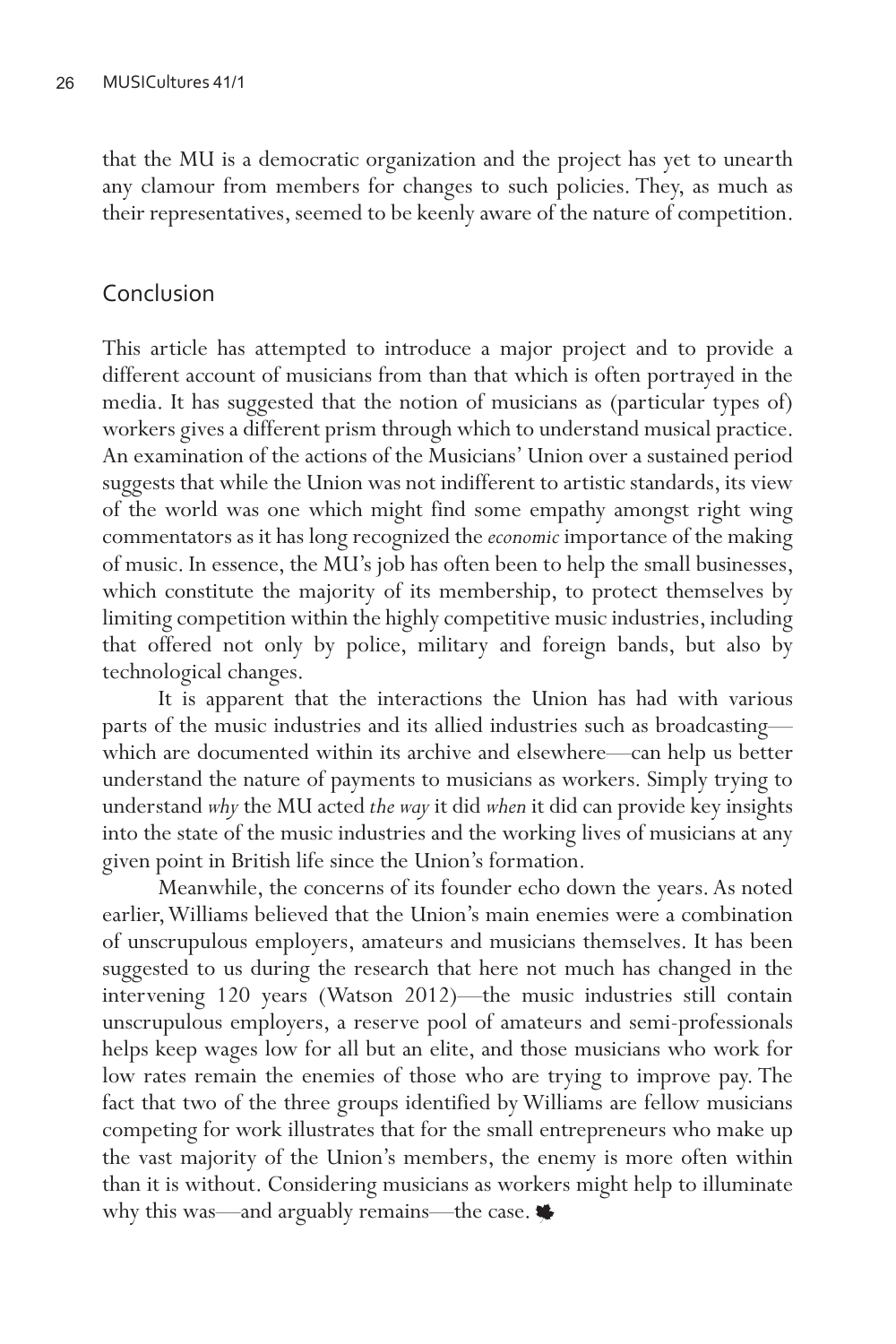### Notes

1. This article draws on work conducted with John Williamson to whom once again many thanks are due. For more on the project see http://www.muhistory. com.

2. For more on Williams see http://www.muhistory.com/?page\_id=372.

3. See http://www.certoffice.org/CertificationOfficer/media/

DocumentLibrary/PDF/154T\_2012.pdf and http://www.music.arts.gla.ac.uk/ muhistory/?page\_id=204

4. The Employment Act of 1990 effectively ended closed shops in the UK.

5. See http://www.musiciansunion.org.uk/contact/.

6. See http://libguides.stir.ac.uk/content.php?pid=337208&sid=2791968.

7. See http://www.muhistory.com timeline section for this.

8. Having gone through several incarnations this is currently (2014) known as *The Musician*

9. See http://www.bbc.co.uk/historyofthebbc/contacts/wac.shtml.

10. See http://www.nationalarchives.gov.uk/A2A/records.aspx?cat=193 oea&cid=2#2

11. See https://metranet.londonmet.ac.uk/services/sas/library-services/ tuc/geninfo.cfm

12. In 2014 the BBC maintained six orchestras, a choir and a big band.

13. For some of the machinations of this see Witts (1998).

14. See http://www.muhistory.com/?page\_id=194 and http://www.muhistory.com/?page\_id=196.

15. It should be noted that songwriters also received money for having their songs played in public as the songwriters collecting agency, PRS For Music, collects fees for such usage. In 2013 the fees constituted 3% of box office receipts.

16. For example, the Union withdrew musicians from the Scala club in Wolverhampton in 1958 after it imposed a "colour bar," and it was an early campaigner against apartheid in South Africa.

17. The status of regulations as a "ban" is contentious and is considered by Cloonan and Brennan (2013).

# References

Anderson, Tim. 2004. Buried Under the Fecundity of His Own Creations: Reconsidering the Recording Bans of the American Federation of Musicians, 1942-1944 and 1948. *American Music* 22 (2): 231-269.

Anonymous. 1970. Who will lead the musicians? *Melody Maker*. July 4, 22.

Baade, Christina. 2012. *Victory Through Harmony*. Oxford: Oxford University Press.

Clegg, High. Alan Fox and A. Thompson. 1964. *A History of British Trade Unions Since 1889—Volume 1: 1889-1910.* Oxford: Clarendon Press.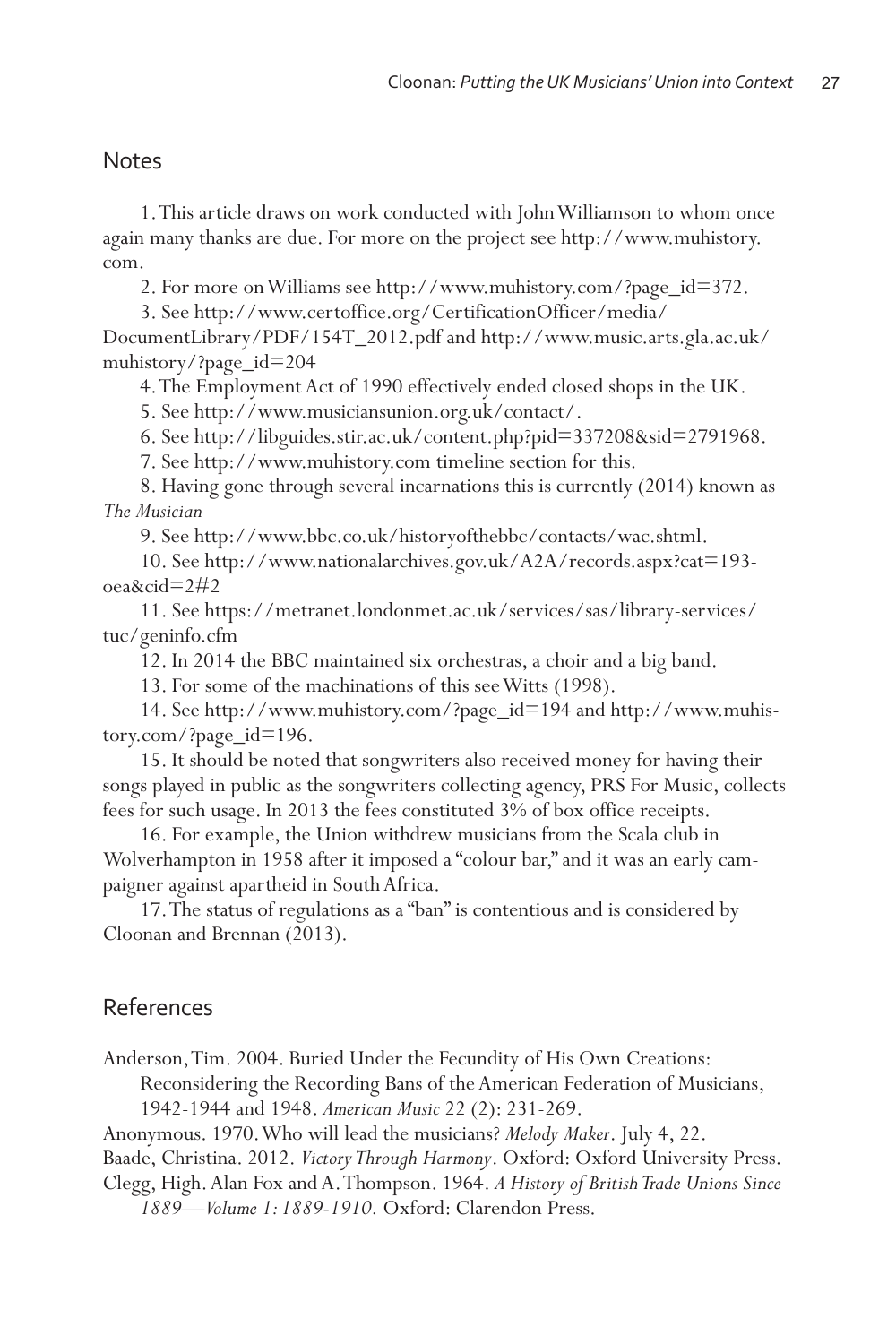- Cloonan, Martin and Matt Brennan. 2013. Alien invasion: the British Musicians' Union and foreign musicians. *Popular Music* 32 (2): 279-295.
- David-Gillou, Angèle. 2009. Early musicians' unions in Britain, France, and the United States: on the possibilities and impossibilities of transnational militant transfers in an international industry*. Labour History Review* 74 (3): 288-304.
- Department of Business Innovation and Skills (DBIS). 2013. *Trade Union Membership*. London: DBIS.
- Doctor, Jenny. 1999. *The BBC and Ultra Modern Music, 1992-1936*. Cambridge: Cambridge University Press.
- Ehrlich, Cyril. 1985. *The Music Profession in Britain A Social History*. Oxford: Clarendon: Press.
- Flanders, Allan. 1968. *Trade Unions*. London: Hutchison University Library.
- Frith, Simon. 1978. *The Sociology of Rock*. London: Constable.
- Gorman, Robert. 1983. The recording music and union power: The case of the American Federation of Musicians. *Southwestern Law Journal* 37: 697-784.
- Hewett, Ivan. 2012. Is the London 2012 Olympics exploiting musicians, *Daily Telegraph* online. July 10. www.telegraph.co.uk/culture/music/9382467/Isthe-London-2012-Olympics-exploiting-musicians.html (accessed November 7, 2013).
- Hyde, Gary. 2012. Interview with author. London. 19 December.
- Jempson, Mike. 1993. *The Musicians' Union: A Centenary Celebration.* London: Musicians' Union.
- Jones, Mike. 2012. *The Music Industries*. Basingstoke: Palgrave MacMillan.
- Lee, Danny. 1997. In the mix. *Guardian*. October 24, 20.
- Lindvall, Helienne. 2012. Play at the Olympics! Just don't expect to be paid much. *Guardian* online. July 19. http://www.theguardian.com/music/ musicblog/2012/jul/19/olympics-london-2012-musicians-pay (accessed November 7, 2013).
- London Orchestral Association (LOA). 1894. Questionable Orchestral Associations. *Orchestral Association Gazette*, August 11, 1.
- Longhurst, Brian. 1995. *Popular Music and Society*. Cambridge, Mass: Polity Press.
- MacDonald, Sheena. 2013. Interview with author. Glasgow. May 9.
- McKay. 2005. *Circular Breathing*: *The Cultural Politics of Jazz in Britain.* Durham, NC; Duke University Press.
- Michelson, Grant. 1997. Out of Tune? Union Amalgamations and the Musicians' Union of Australia. *Journal of Industrial Relations*, 39 (3): 303-331.
- Monopolies and Mergers Commission. 1988. *Collective Licensing*. London: HMSO.
- Morton, John. 1985. Interview. London: British Library Sound Archive, available at http://sounds.bl.uk/Oral-history/Oral-history-of-recordedsound/021M-C0090X0096XX-0100V0
- Mulder, Catherine. 2009. *Unions and Class Transformation: The Case of the Broadway Musician*s. London: Routledge.